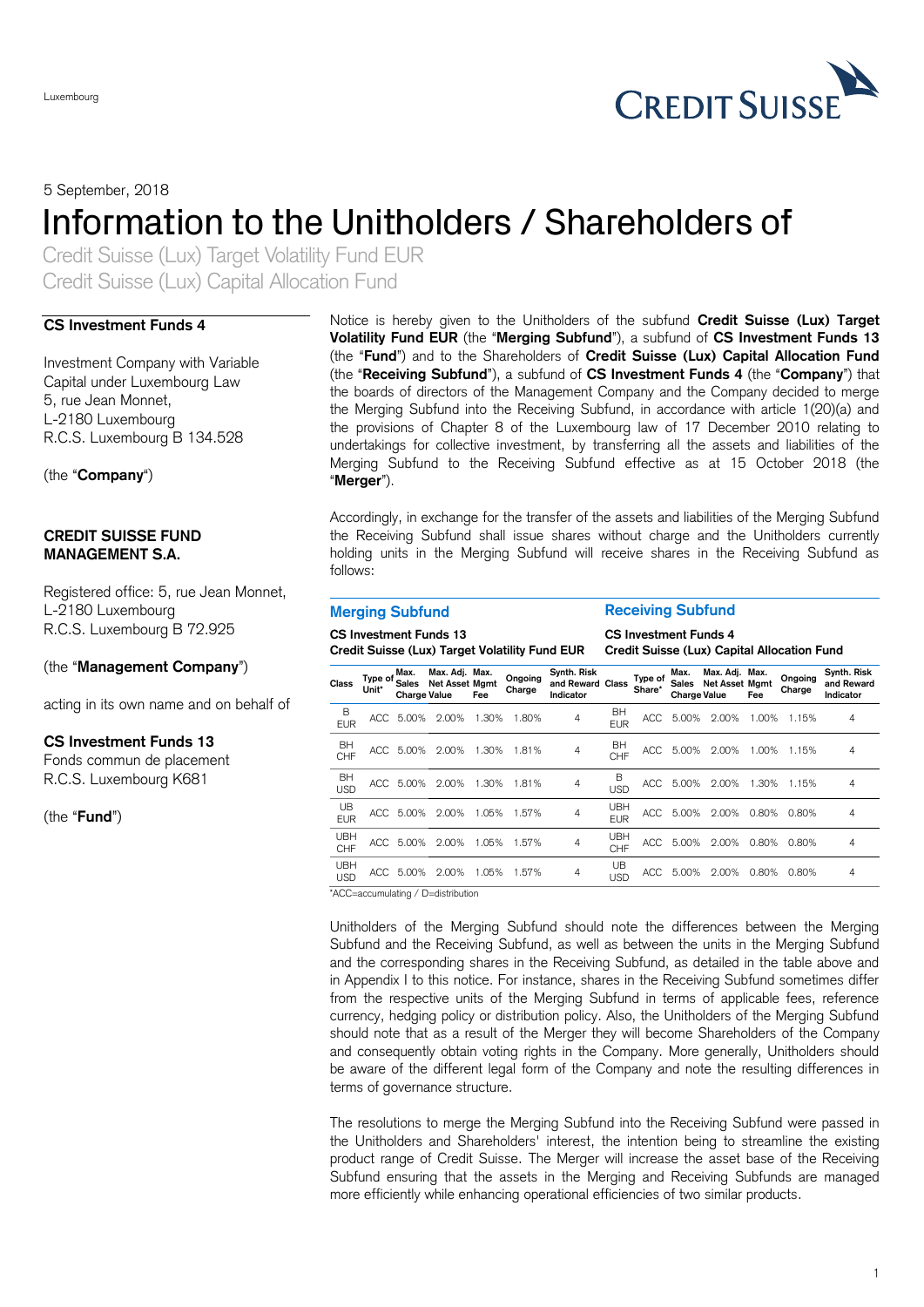

Due to the small size of the Merging Subfund, it has been decided to liquidate the entirety of its portfolio prior to the Merger. As a result, the Merging Subfund will only hold cash which will be transferred to the Receiving Subfund at the time of the Merger. The cash received by the Receiving Subfund will then be reinvested in accordance with the Receiving Subfund's investment policy. Furthermore shareholders should note the resulting differences in terms of ongoing charges, as indicated in the above table. Shareholders' attention is drawn to the fact that (i) the reference currency of the Receiving Subfund (USD) differs from the reference currency of the Merging Subfund (EUR) and (ii) shares in the Receiving Subfund sometimes differ from the respective units of the Merging Subfund in terms of distribution policy. More information about the features of the shares of the Receiving Subfund can be found in the prospectus of CS Investment Funds 4, under Chapter 2 "CS Investment Funds 4 – Summary of Share Classes" and Chapter 5 "Investment in CS Investment Funds 4".

For more details on the Receiving Subfund, Shareholders are kindly invited to read Appendix I as well as the KIID of the Receiving Subfund which may be obtained free of charge from or may be requested at the registered office of the Management Company.

All costs of the Merger (with the exception of any dealing costs, audit costs, other miscellaneous costs and transfer taxes on the assets associated with the transfer of assets and liabilities and the custody transfer costs) will be borne by the Management Company, including legal, accounting, stamp duty and other administrative expenses.

The issue of units in the Merging Subfund will be suspended with effect as from 6 September 2018. Accordingly, subscription and conversion applications in the Merging Subfund will be accepted up to 3.00 p.m. CET on 5 September 2018. Unitholders of the Merging Subfund and Shareholders of the Receiving Subfund will be able to redeem units of the Merging Subfund respectively to redeem shares of the Receiving Subfund until 5 October 2018, i.e. redemption and conversion applications can be submitted up to 3 p.m. CET on 5 October 2018 and will be handled free of charge.

The exchange of units and shares will be effected on the basis of the net asset values calculated on 15 October 2018 based on the closing prices of 12 October 2018 and be published as soon as practicable. Fractions of shares in the Receiving Subfund may be issued down to three decimal places.

Unitholders of the Merging Subfund who have not submitted their units for redemption until 3 p.m. CET on 5 October 2018 will be allocated the corresponding shares in the Receiving Subfund on 15 October 2018 with value date 16 October 2018.

Shares of the Receiving Subfund can still be subscribed and accepted for redemption on any banking day in Luxembourg.

PricewaterhouseCoopers, *Société Coopérative*, with registered office at 2, rue Gerhard Mercator, L-2182 Luxembourg, Grand Duchy of Luxembourg, has been appointed by the Management Company as the independent auditor in charge of preparing a report validating the conditions foreseen in the Luxembourg law of 17 December 2010 on undertakings for collective investment for the purpose of the Merger.

Shareholders and Unitholders should note that the latest version of the prospectus and the relevant Key Investor Information Documents as well as the copy of the Common Terms of Merger adopted by the Management Company and the Company in relation to the Merger, a copy of the certificate issued by the depositary of the Company and the Fund in relation to the Merger and a copy of the auditor reports to validate the conditions foreseen in the Luxembourg law of 17 December 2010 on undertakings for collective investment for the Merger, the latest annual and semi-annual reports as well as the management regulations of the Fund and the articles of incorporation of the Company, may be obtained free of charge from or may be requested at the registered office of the Management Company.